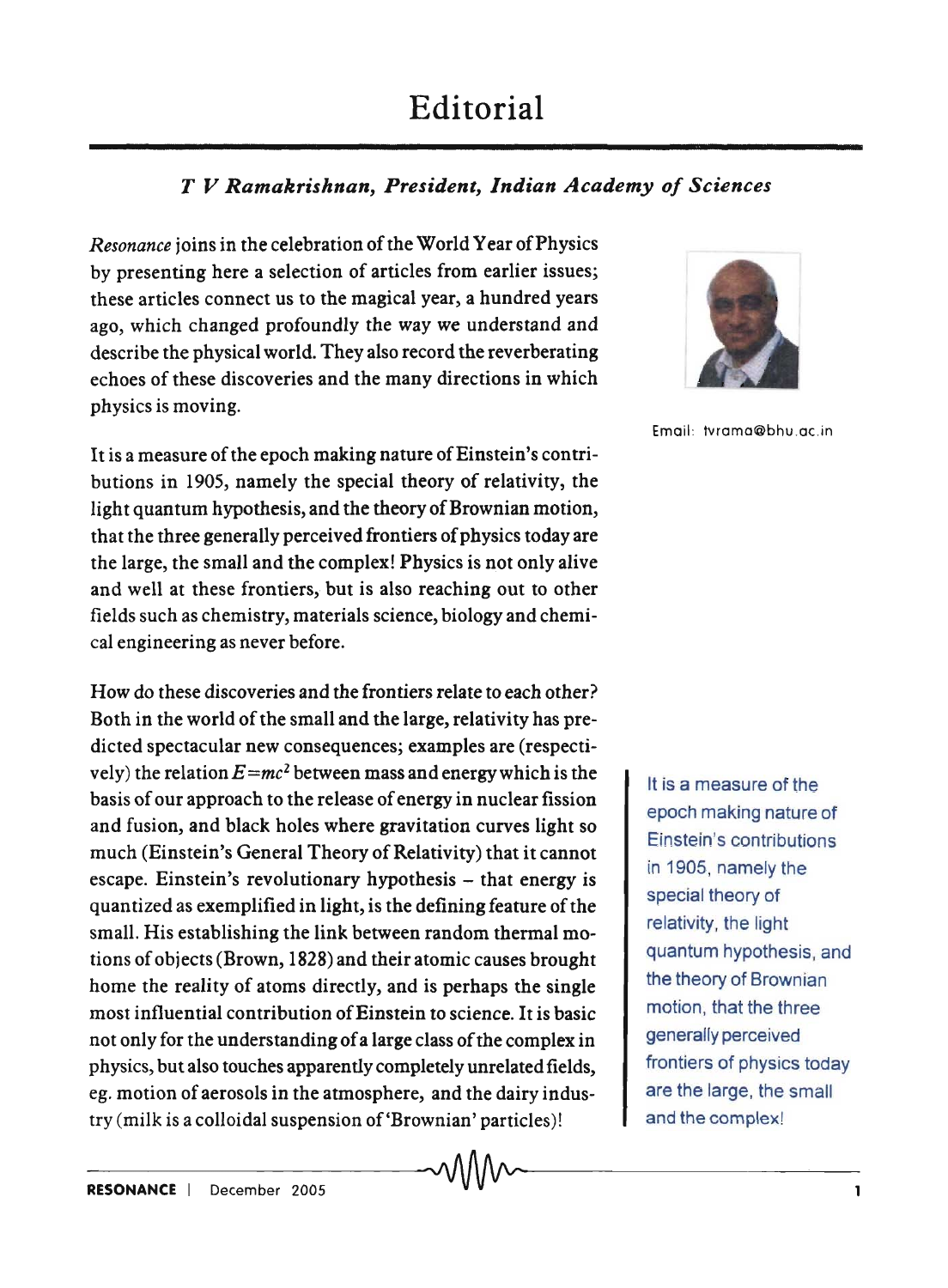"Had I to compose a one-sentence scientific biography of Einstein, I would write: better than anyone before or after him, he knew how to invent invariance principles and make use of statistical fluctuations". Abraham Pais, in Subtle is the Lord

This depth and variety is represented here first by three articles on the 1905 work of Einstein, namely those by Supurna Sinha, N Mukunda and Sriram Ramaswamy on the theory of relativity, the photon and Brownian motion respectively. Then there is a rich feast of themes ranging from the expanding universe to magnetic monopoles and Bose-Einstein condensation. There are also historical vignettes on Homi Bhabha and Cosmic Ray Research in India, and Wegener and his Theory of Continental Drift.

Some of the values that illuminate these journeys in physics are perhaps worth pointing out. The distinguished physicist Abraham Pais, in his famous work on Einstein *Subtle* is *the Lord* said "Had I to compose a one-sentence scientific biography of Einstein, I would write: better than anyone before or after him, he knew how to invent invariance principles and make use of statistical fluctuations". This statement reflects the dual character of physics, namely the search for general, basic principles describing the physical world, as well as the world of phenomena which is the ground from which such descriptions spring and to which they must return.

All of physics provides illustrations of the varying degrees in which this duality is found. An example of the search for underlying basic principles at one extreme is the intense, nearly a generation old, effort to see if quantized fields living on strings  $10^{-35}$  m or so in size can provide a final theory of matter, a unifying description of the four known basic forces namely gravitation, electromagnetism, strong and weak nuclear forces. In the realm of the large, the search for answers to questions such as the large scale structure of the universe, the preponderance of dark energy and of dark matter, is increasingly influenced by accurate observational data. The frontier of complexity is marked by our ability to make many worlds and to probe them, as well as existing ones, in novel ways. This has led to an explosion of new phenomena, systems and applications. The variety of behaviours and the emergence of new patterns requires explanatory and predictive theories at different levels, in close correspondence and contact with experiments. These obviously have to be consistent with basic principles and